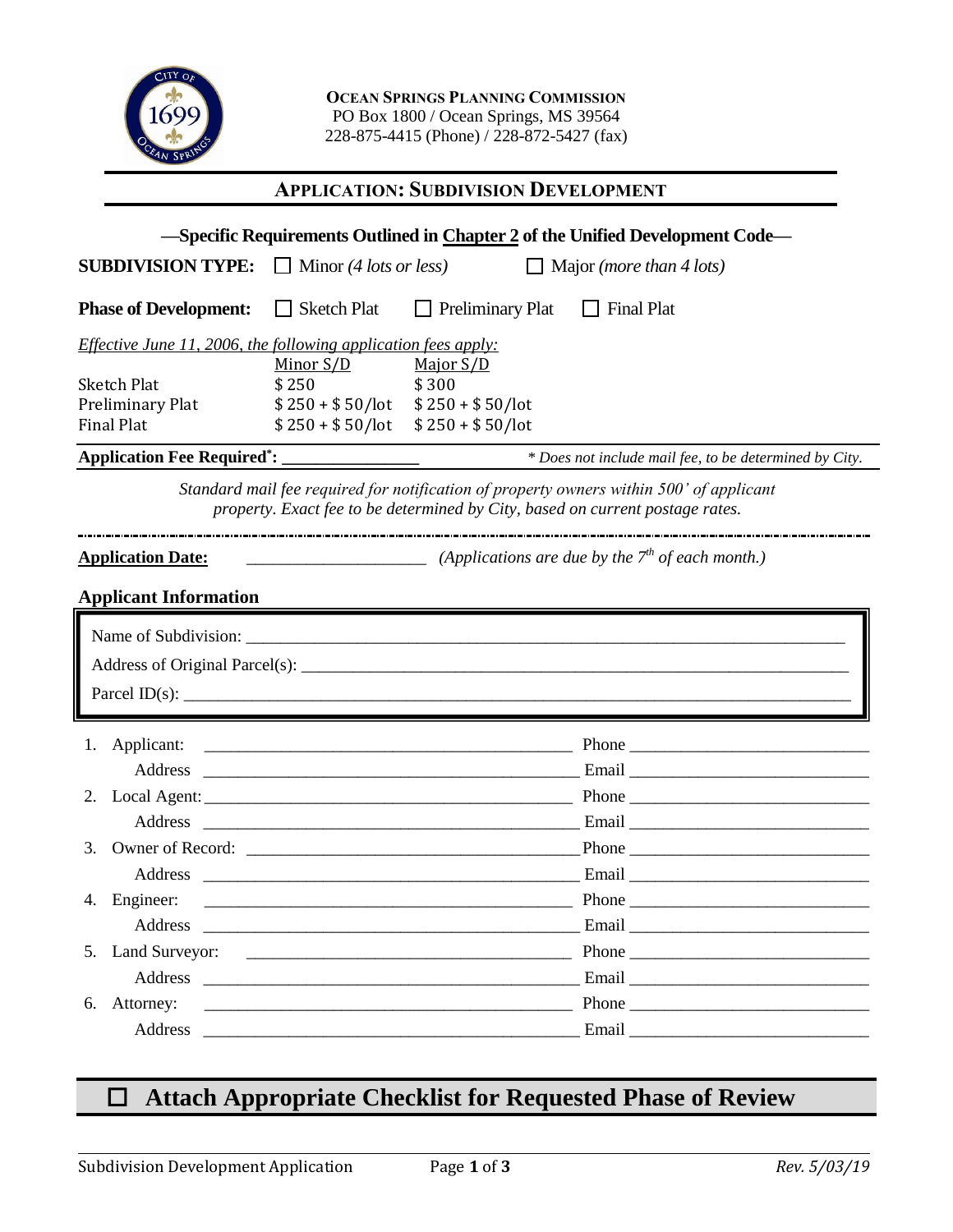|                                         | <b>Property Information</b>                                                                                        |  |          |  |  |
|-----------------------------------------|--------------------------------------------------------------------------------------------------------------------|--|----------|--|--|
| 1.                                      |                                                                                                                    |  |          |  |  |
| 2.                                      | Proposed Subdivision Location: On the ____________ side of ______________________                                  |  | (street) |  |  |
|                                         | ( <i>distance in feet</i> ) ( <i>relative direction</i> ) of                                                       |  | (street) |  |  |
| 3.                                      | List all contiguous holdings in the same ownership:                                                                |  |          |  |  |
|                                         |                                                                                                                    |  |          |  |  |
| 4.                                      | Zoning of Parcel(s): 5. Total Acreage: 5. Total Acreage:                                                           |  |          |  |  |
| 6.                                      |                                                                                                                    |  |          |  |  |
| 9.                                      | Is the property located within a special district? (historic district, waterview preservation, or other designated |  |          |  |  |
|                                         |                                                                                                                    |  |          |  |  |
|                                         | 11. Does the property include any wetlands? If so, include professional wetland delineation.                       |  |          |  |  |
|                                         | 12. Has any lot included in this request been previously split or reconfigured, to your knowledge?                 |  |          |  |  |
|                                         | 13. Are there any easements or other legal restrictions on the property? If so, please explain.                    |  |          |  |  |
|                                         |                                                                                                                    |  |          |  |  |
|                                         | 14. Are there any existing structures on the property? If so, will they be kept or demolished?                     |  |          |  |  |
| <b>Proposed Subdivision Information</b> |                                                                                                                    |  |          |  |  |
|                                         | 15. Is the subdivision infrastructure proposed to be: $\Box$ PUBLIC or $\Box$ PRIVATE?                             |  |          |  |  |
|                                         | 16. Are any commercial or multi-use activities proposed? $\Box$ Yes $\Box$ No                                      |  |          |  |  |
|                                         |                                                                                                                    |  |          |  |  |
|                                         | 17. Are any variances being requested for the proposed subdivision? If so, please explain.                         |  |          |  |  |
|                                         |                                                                                                                    |  |          |  |  |
|                                         | 18. Have there been any variances, exceptions, appeals or special uses granted for any properties in this request? |  |          |  |  |
|                                         | $\Box$ Yes $\Box$ No If yes, please explain and state the date(s) of approval:                                     |  |          |  |  |
|                                         | 19. Is any open space or common area included in this subdivision? (Include any bus stops.) $\Box$ Yes $\Box$ No   |  |          |  |  |
|                                         |                                                                                                                    |  |          |  |  |
|                                         |                                                                                                                    |  |          |  |  |
|                                         | 20. Is the subdivision ingress/egress onto a "major" road, as classified by the City? $\Box$ Yes $\Box$ No         |  |          |  |  |
| 21.                                     | Complete where applicable:<br>For Preliminary Plat: Date SKETCH PLAT was approved by Board of Aldermen:            |  |          |  |  |
|                                         | For Final Plat: Date PRELIMINARY PLAT was approved by Board of Aldermen:                                           |  |          |  |  |
|                                         | • Were any changes made subsequent to preliminary plat approval? $\Box$ Yes $\Box$ No<br>If yes, please describe:  |  |          |  |  |
|                                         | Does this final plat request include the entire area approved in the preliminary plat? $\Box$ Yes $\Box$ No        |  |          |  |  |
|                                         |                                                                                                                    |  |          |  |  |

## **Notes and Next Steps for each phase are provided on the REQUIRED checklists.**